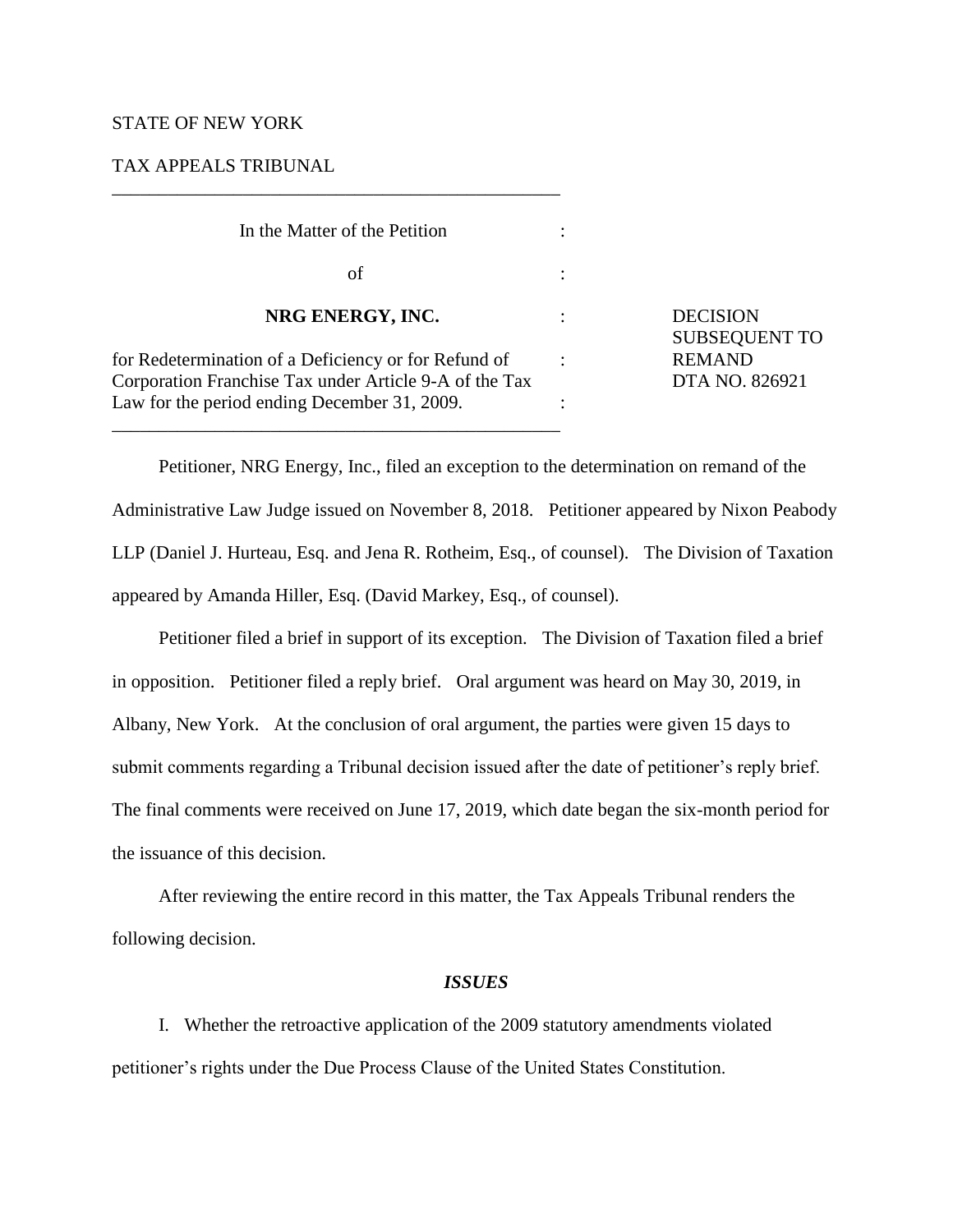II. Whether there was selective enforcement of such amendments in violation of the Equal Protection Clause of the United States Constitution.

# *FINDINGS OF FACT*

We find the facts as determined by the Administrative Law Judge on remand, except for findings of fact 25 and 26, which have been modified to more completely reflect the record. The Administrative Law Judge's findings of fact and the modified finding of fact are set forth below.

1. Petitioner, NRG Energy, Inc., is a power provider that owns and operates power plants that generate power from any number of fuel sources including, coal, natural gas, solar and wind. Petitioner is the sole owner and sole member of Oswego Harbor Power LLC, the entity that owns and operates the Oswego Generating Station in Oswego, Oswego County, New York (the Plant).

2. Petitioner is a Delaware corporation and is authorized to do business in New York.

3. Petitioner was issued a certificate of eligibility under the New York State Empire Zones Act, General Municipal Law § 955 et seq., for the Plant. The certificate of eligibility was dated December 2, 2002, but petitioner's eligibility was effective as of August 8, 2002. A certificate of eligibility under the New York State Empire Zones Act, General Municipal Law § 955 et seq., for the Plant was also issued to Oswego Harbor Power LLC (certificate[s] of eligibility).

4. As an eligible participant in the Empire Zones Program, petitioner was eligible to apply for certain credits against its New York State corporate franchise taxes, including a credit for real property taxes paid during a tax year in connection with its Plant.

5. The credit for real property taxes is a refundable credit.

6. The Department of Economic Development (DED) administers the Empire Zones

-2-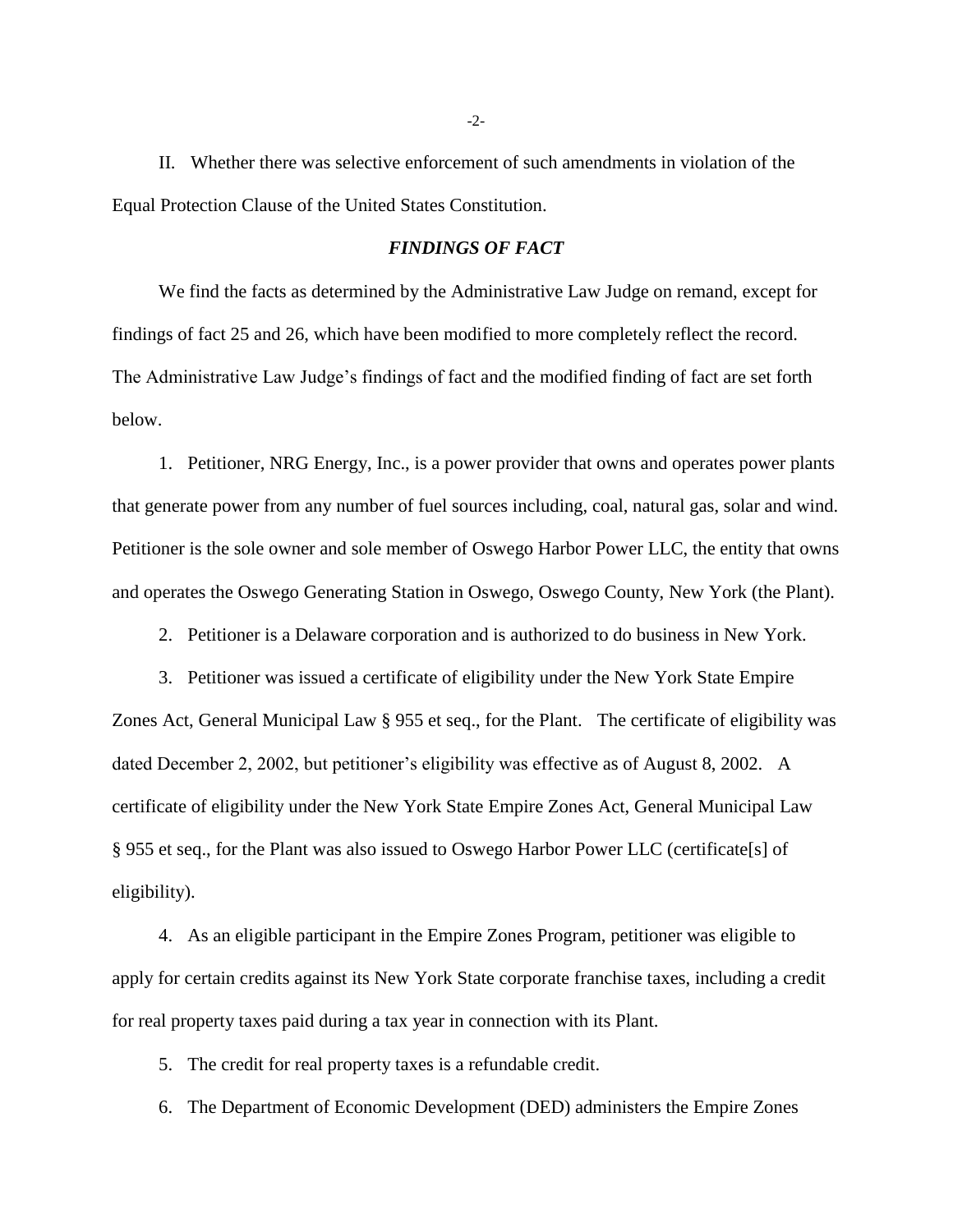Program.

7. On April 7, 2009, legislation amending the Empire Zones Act to include new criteria for continued certification under the Empire Zones Program was signed into law (the 2009 amendments).

8. In 2009, the DED reviewed all Empire Zone certified businesses to determine whether they should remain eligible to participate in the Empire Zones Program pursuant to the new criteria established by the 2009 amendments.

9. By letter dated June 29, 2009, DED notified petitioner that its certification for eligibility for the Plant was being revoked. By letter dated June 29, 2009, DED also notified Oswego Harbor Power LLC that its certification for eligibility was being revoked (together the decertification notices).

10. The decertification notices stated that petitioner's and Oswego Harbor Power LLC's certifications were being revoked for failing to meet the new criteria established by the 2009 amendments. Specifically, the certifications were being revoked because petitioner and Oswego Harbor Power LLC "failed to provide economic returns to the state in the form of total remuneration to [their] employees (i.e. wages and benefits) and investments in [their] facility greater in value to (sic) the tax benefits [the respective entities] used and had refunded to [them].

11. The decertification notices stated that "[t]he effective date of revocation will be January 1, 2008."

12. Petitioner filed its 2008 tax return on or about November 11, 2009.

13. On or about November 9, 2012, petitioner filed an amended 2008 tax return in which it claimed a refund for the qualified empire zone enterprise (QEZE) credits for its payment of real property taxes relating to the Plant.

-3-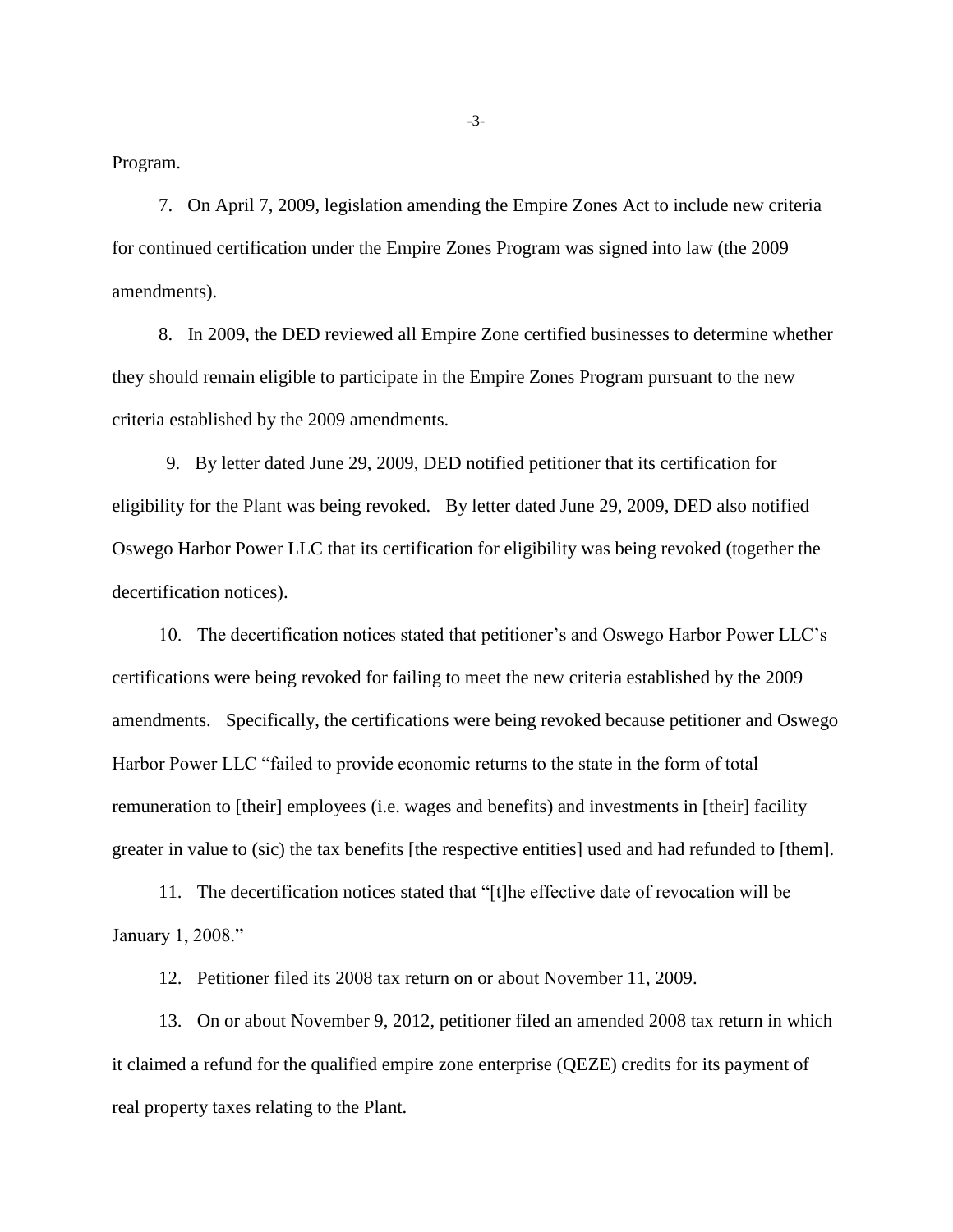14. By letter dated March 14, 2013, the Division of Taxation (Division) advised that, because it had no record of receiving from petitioner a retention certificate for the 2008 tax year (demonstrating petitioner's continued certification to participate in the Empire Zones Program), petitioner could not claim QEZE credits for 2008.

15. On June 4, 2013, the New York State Court of Appeals issued its decision in *James Sq. Assoc. LP v Mullen*, 21 NY3d 233 (2013).

16. On or about June 14, 2013, the Division advised petitioner that it was preparing to issue refunds of 2008 tax credits based upon the decision in *James Sq. Assoc.* Thereafter, on or about August 20, 2013, petitioner received a refund of its 2008 claimed QEZE credits.

17. On or about November 3, 2010, petitioner filed its 2009 form CT-3-A, general business corporation combined franchise tax return (CT-3-A), claiming a refundable QEZE credit in the amount of \$24,014,753.00.

18. Petitioner's claim for the QEZE credit on its original 2009 tax return was based on the certification of eligibility for its facility located within the Town of Tonawanda Empire Zone and its facility located within the City of Dunkirk, Towns of Dunkirk and Sheridan Empire Zone, as identified on petitioner's 2009 form CT-606, claim for QEZE credit for real property taxes.

19. Petitioner received a refund for the 2009 tax year based on the refundable QEZE credit in the amount of \$24,014,753.00.

20. On or about August 27, 2013, petitioner filed an amended 2009 CT-3-A return, in which it claimed a total QEZE credit in the amount of \$29,869,127.00, amending its CT-3-A based on the certification of eligibility for the Plant located at 261 George Washington Boulevard, Oswego, New York, within the Oswego County Empire Zone.

21. Petitioner's claim for the QEZE credit on its amended 2009 CT-3-A represented an

-4-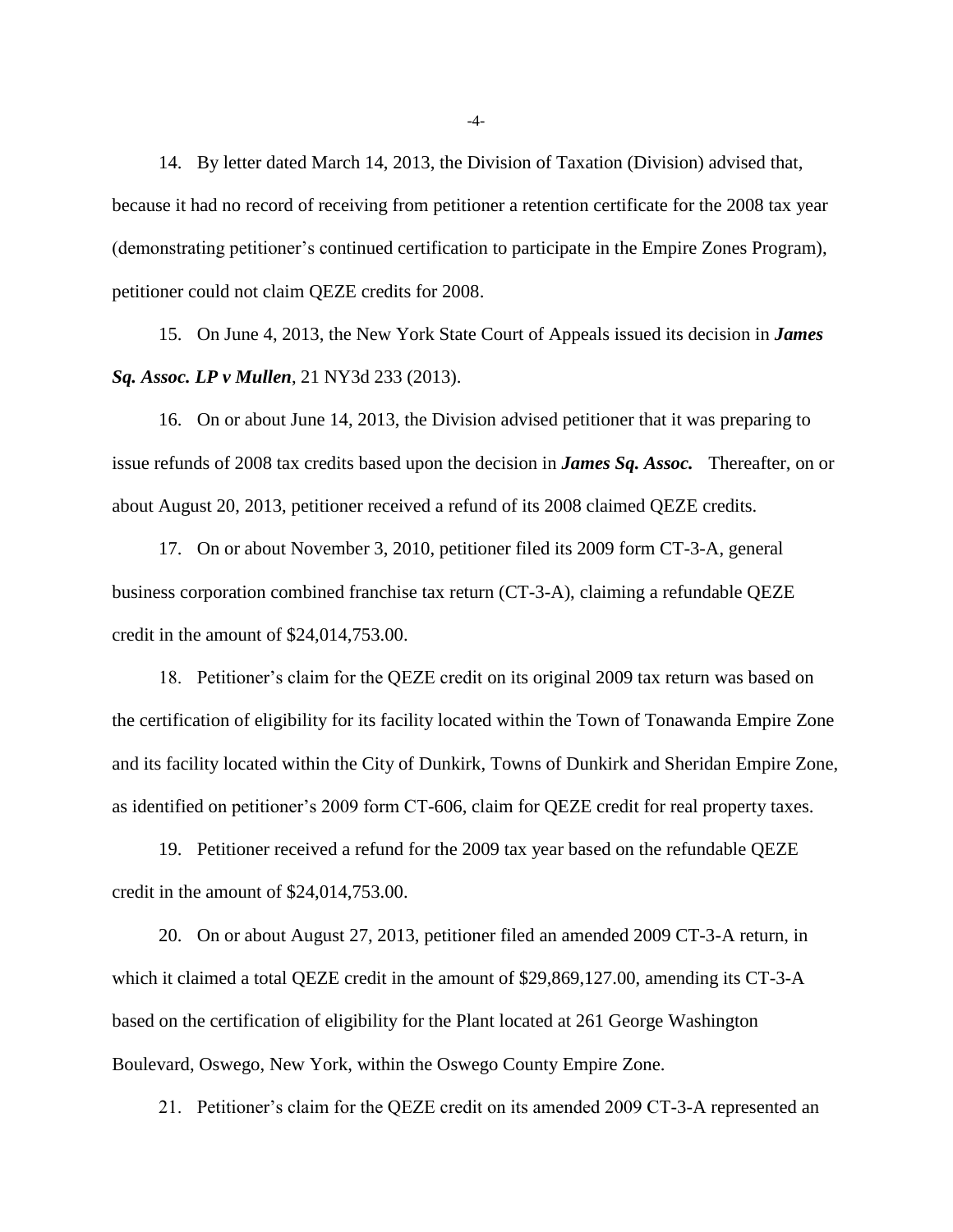increase in the amount of \$5,854,374.00 based on the certification of eligibility for the Plant.

22. By letter dated April 16, 2014, petitioner was notified by the Division that, because the certification of eligibility for "NRG Oswego Harbor Power Operations, Inc." had been revoked, the additional refund amount of \$5,854,374.00 claimed on petitioner's amended CT-3-A was disallowed.

23. Petitioner requested a conciliation conference at the Bureau of Conciliation and Mediation Services to challenge the denial of its 2009 refund claim. The conciliation conference was held on October 14, 2014, and a conciliation order dated February 13, 2015 was issued to petitioner. The conciliation order sustained the denial of its 2009 refund claim.

24. On or about April 28, 2015, petitioner timely filed a petition with the Division of Tax Appeals.

25. A hearing was held on July 17, 2016 and a determination was issued on March 30, 2017. The determination held that the application of the 2009 amendments to the tax year 2009 was not retroactive and, thus, the issue concerning whether a retroactive application was in violation of petitioner's due process rights was not addressed. The determination also rejected petitioner's argument that its equal rights had been violated as a result of selective enforcement of the 2009 amendments on the basis that petitioner had not proven any intentional plan of discrimination on the part of the Division in denying petitioner's claim for credit.

26. Petitioner filed a timely exception to the determination of the Administrative Law Judge. On March 14, 2018, the Tax Appeals Tribunal (Tribunal) reversed the Administrative Law Judge on the issue of retroactivity and remanded the matter for a determination on the issue of whether the retroactive application of the 2009 amendments to the tax year 2009 violated petitioner's due process rights. The Tribunal withheld its decision on the selective enforcement

-5-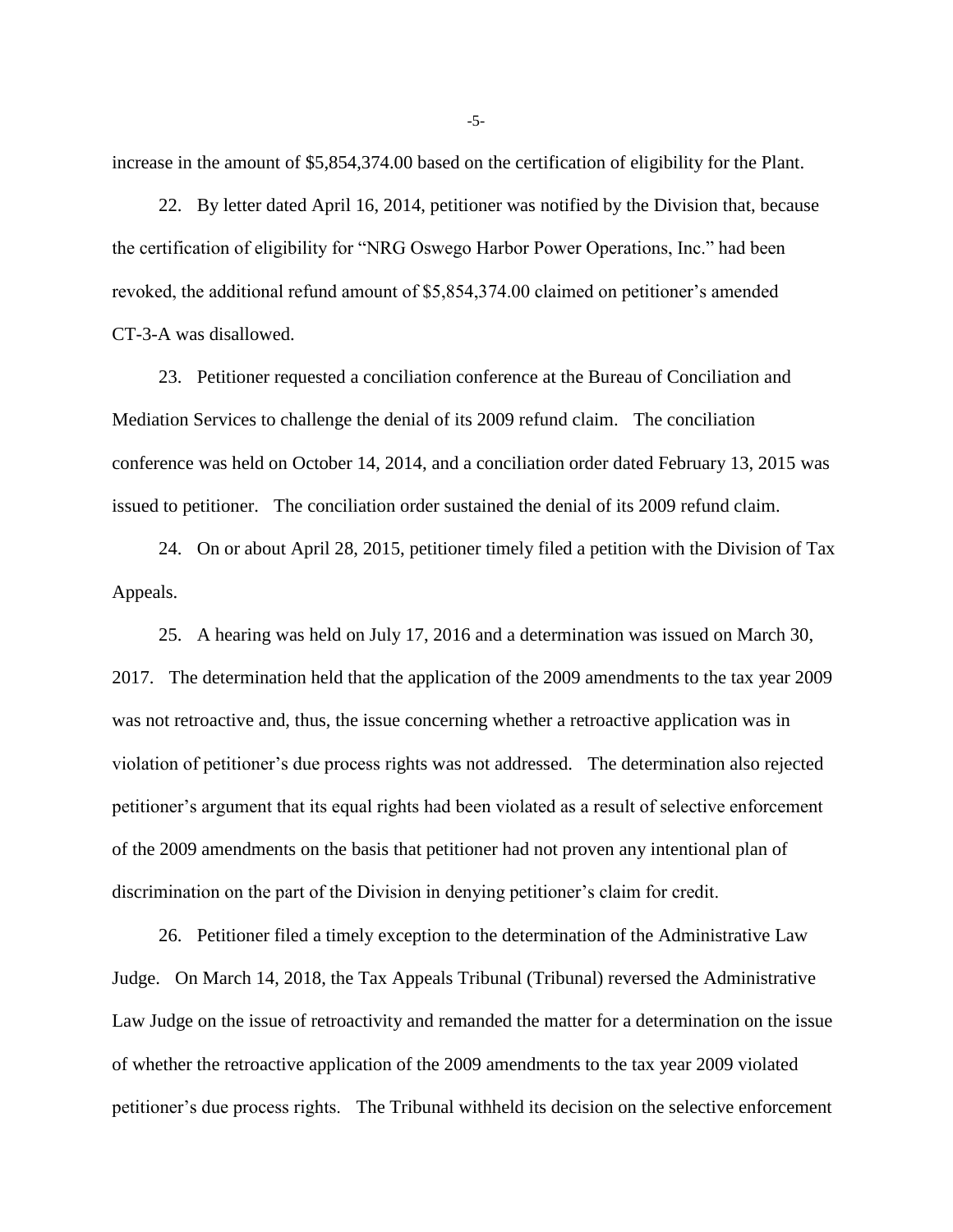issue pending further proceedings after the determination on remand.

# *THE DETERMINATION OF THE ADMINISTRATIVE LAW JUDGE ON REMAND*

The Administrative Law Judge explained that the Tribunal had determined that the application of the 2009 Amendments constituted a retroactive application of a tax statute. The Administrative Law Judge then determined that the retroactive application of the 2009 Amendments was not an impermissible retroactive application under due process standards.

The Administrative Law Judge reached this determination based upon an application of the three-factor test set forth in *Matter of Replan Dev. v Department of Hous. Preserv. & Dev. of City of N.Y.* (70 NY2d 451, 456 [1987] *appeal dismissed* 485 US 950 [1988]). With regard to the first factor, whether petitioner had reason to be aware of the possibility of a change in the law and whether it was reasonable for petitioner to rely on the old law, the Administrative Law Judge found that this factor was not entitled to any weight under the circumstance of this case as there was no action that petitioner could have taken to avoid the issuance of the decertification notice. $<sup>1</sup>$ </sup>

The Administrative Law Judge then addressed the second factor, the length of the period of retroactivity, and determined that the short period of retroactivity in this case, which ran from the enactment of the 2009 Amendments on April 7, 2009 back to January 1, 2009, would not lead to the conclusion that the retroactive application of the 2009 Amendments was an impermissible retroactive application arising to a violation of petitioner's due process rights.

In addressing the third factor, the Administrative Law Judge noted that the Tribunal, in

 $\overline{a}$ 

-6-

<sup>&</sup>lt;sup>1</sup> For purposes of clarifying the record, we note that there was a typographical error in the second full paragraph on page 7 of the determination. The sentence reads "Additionally, given the short period of retroactivity, petitioner's expectations to continue to receive QEZE tax credits in 2009 were 'unreasonably disappointed,'" when the sentence was obviously meant to state that petitioner's expectations were *not* unreasonably disappointed.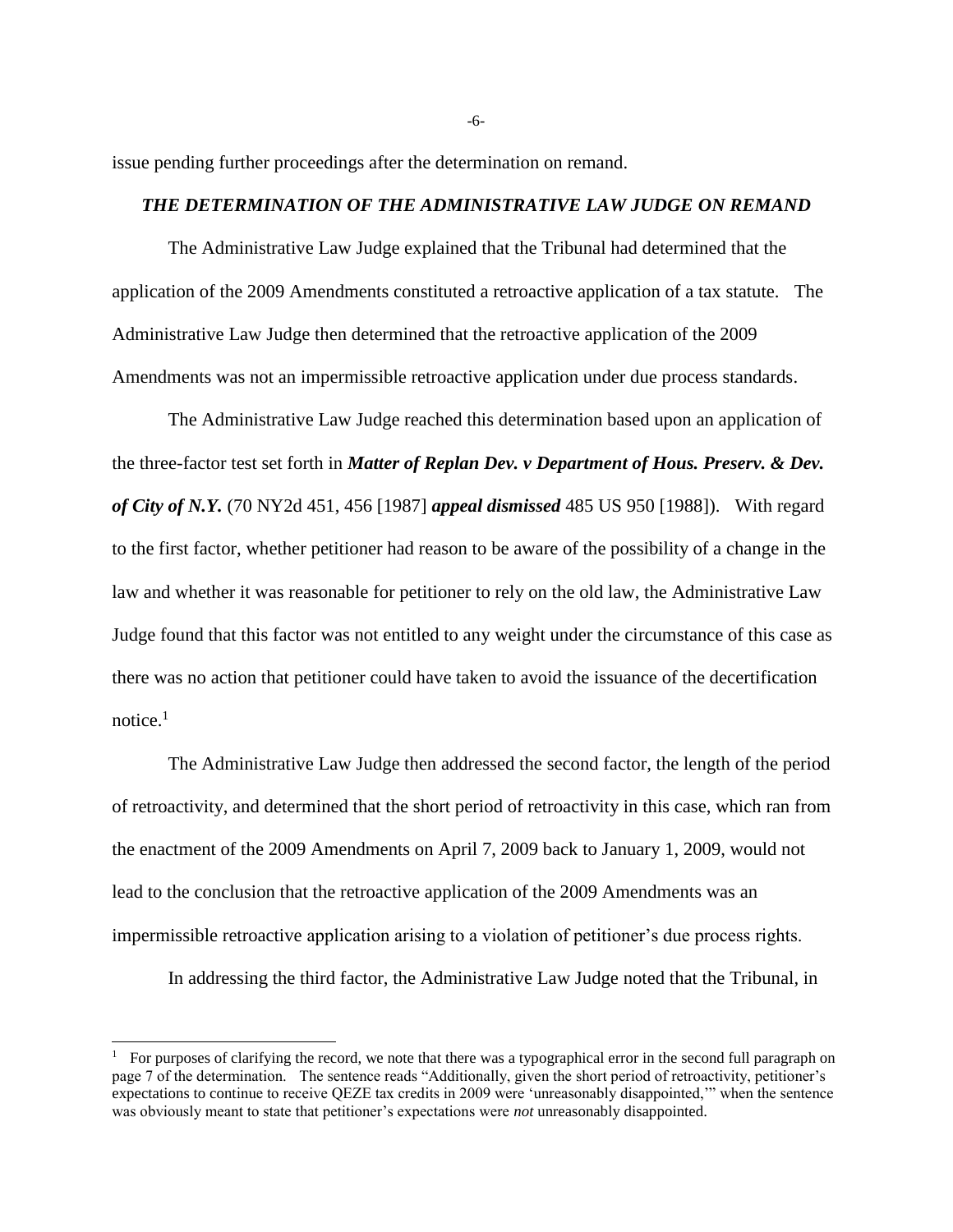*Matter of Hale* (Tax Appeals Tribunal, June, 14, 2018), found that as the 2009 Amendments were adopted for the purposes of curtailing abuses of the empire zones program and achieving budget savings for 2009, and a prospective application of the statute would have accomplished such purposes, a retroactive application of the 2009 Amendments was in violation of petitioner's due process rights.

In weighing the short retroactive period against the lack of public purpose, the Administrative Law Judge noted that there was no precedent for finding that a statute retroactive to the beginning of the year in which it was enacted violated a taxpayer's due process rights and concluded that no such violation occurred here.

# *THE INITIAL DETERMINATION OF THE ADMINISTRATIVE LAW JUDGE*

In the initial determination in this matter, the Administrative Law Judge concluded that petitioner's claim of selective enforcement of the 2009 Amendments must also fail as petitioner had not proven any intentional plan by the Division to discriminate against petitioner.

## *ARGUMENTS ON EXCEPTION*

Petitioner explains that the analysis by the Administrative Law Judge of the third factor in the *Matter of Replan Dev.* in which the Administrative Law Judge found that there was no public purpose to the retroactive application of the 2009 Amendments weighs in favor of petitioner and is not at issue. However, petitioner argues that the analysis of the Administrative Law Judge was incorrect regarding the first and second factors.

Petitioner argues that it had no forewarning of the "dramatic" change that would occur to the program or that it would lead to petitioner's decertification. Petitioner argues that it made sure it met the employment requirements of the previous program each year and that it had no reason to believe it was not acting in accordance with program requirements prior to having its

-7-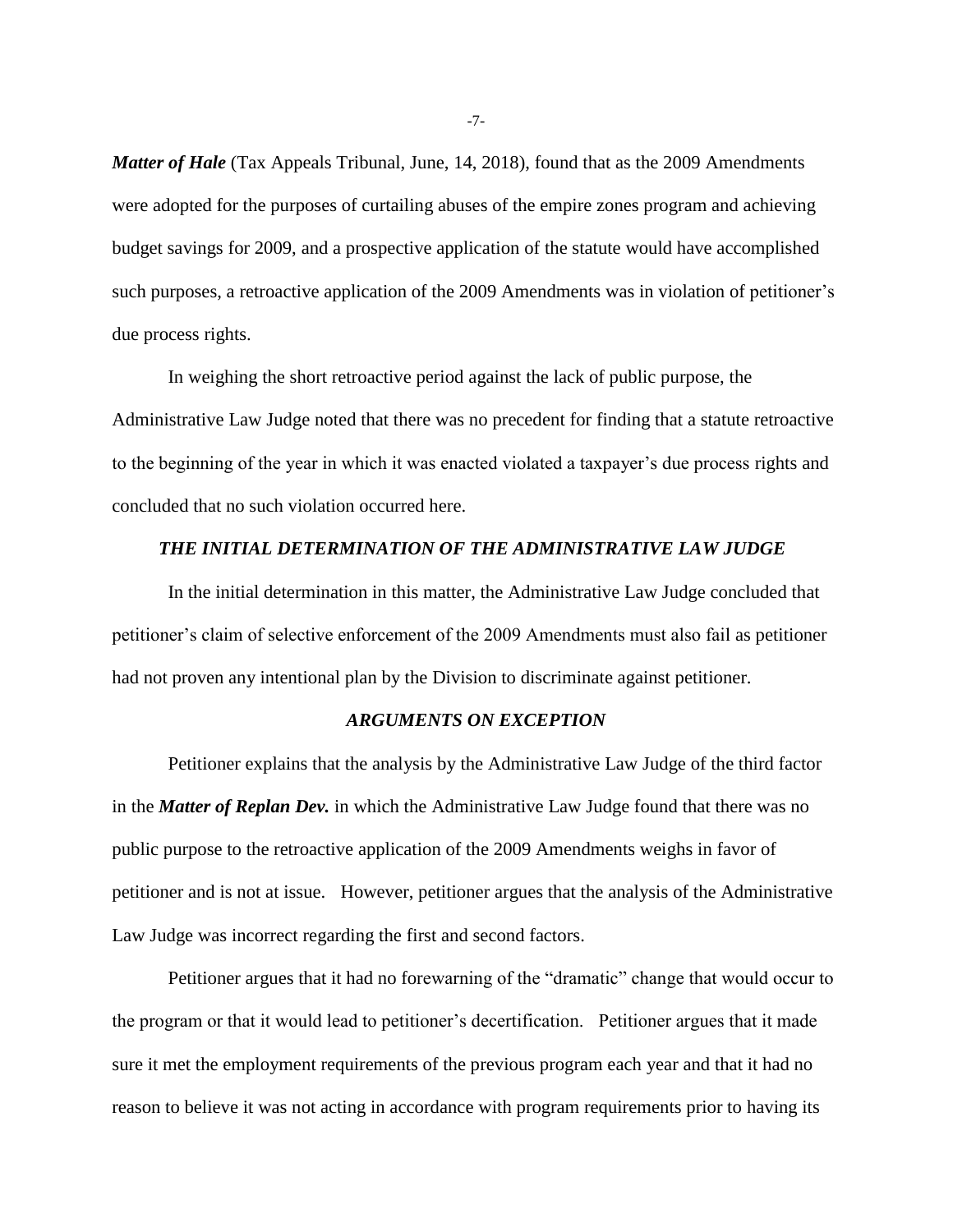certification revoked half-way through 2009. Indeed, petitioner argues that it thought it was still in conformance with program requirements even after the revocation of its certification as evidenced by its appealing DED's finding to the New York State Appellate Division. Petitioner asserts that the Administrative Law Judge's reliance on *Matter of Hale* was misplaced as the Tribunal's decision in that case was limited to the circumstance where the relevant certification was revoked as a result of having engaged in shirt-changing in 2002. As such, there were no actions that could have been taken by petitioners in *Matter of Hale* to have prevented the revocation of the certification. Petitioner herein argues that its certification was revoked for failure to provide economic returns to the state, in the form of remuneration to its employees and investments in its facilities, greater than the tax benefits petitioner received under the program. This, petitioner argues, is a situation it could have corrected through modifications to its annual budget approved in December of 2008. Petitioner explains that it did not engage in questionable behavior like the petitioners in *Matter of Hale*, and thus, it was reasonable for petitioner to believe it was following the requirements of the program even after the 2009 Amendments.

Petitioner argues that the period of retroactivity also weighs in its favor in this case. Initially, petitioner asserts that the period of retroactivity in this case is calculated from January 1, 2009 until its decertification on June 29, 2009. It argues that the shorter 97-day period of retroactivity found in *Matter of Hale* was based upon the fact that petitioners in that case were automatically disqualified as of the passage of the 2009 Amendments, but that petitioner here was not automatically disqualified. In either event, petitioner argues that *James Sq. Assoc.* made clear that the relevant inquiry was whether the retroactive period was long enough that petitioner "gained a reasonable expectation that [it] would 'secure repose' in the existing tax scheme (*James Sq. Assoc.*, 21 NY3d at 249 (citations omitted). Petitioner urges that as it had

-8-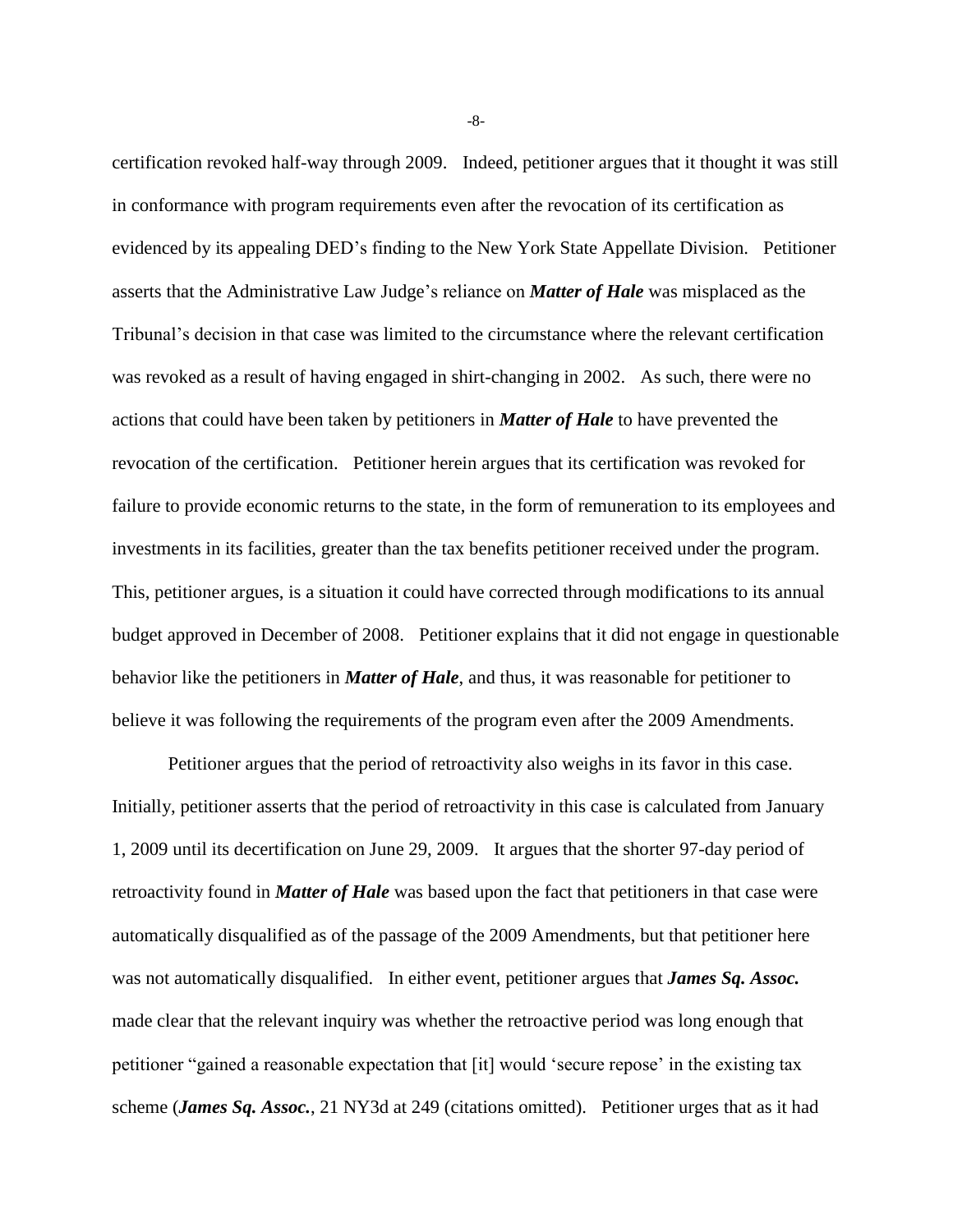been continuously considered a qualifying program participant and it was not automatically deemed disqualified by the 2009 Amendments, the period of retroactivity in this case was unacceptable. Petitioner contends that this tax credit was one that it had received for years and it was reasonable to rely on the assumption that it would receive it in 2009 barring any changes to its relevant operations. Petitioner asserts that it was decertified based upon budgeting decisions that were made at the end of 2008 that followed existing law, such law petitioner could reasonably rely on as remaining intact.

Finally, petitioner argues that the Division's allowance of refund claims based upon the same circumstances, although dealing with smaller amounts of tax, whether intentional or due to a lack of attention, is enough to prove a violation of petitioner's rights under the Equal Protection Clause of the United States Constitution. Furthermore, petitioner argues that the Administrative Law Judge erred in dismissing its claim of selective enforcement in that proof of discrimination does not have to be overt, but "may appear from a convincing showing of a grossly disproportionate incidence" of non-enforcement compared to enforcement (*Matter of 303 W 42nd St. Corp. v Klein*, 46 NY2d 686, 695 [1979]).

The Division argues that the retroactive application of the 2009 Amendments is permissible under the three factors set forth in *James Sq. Assoc.* The Division asserts that, although apparently agreeing with petitioner that it was decertified based upon its activities in 2009 and not 2002, petitioner had ample forewarning of the changes to the statute that occurred in April of 2009 to have made the necessary changes. The Division points out that it was noted in *James Sq. Assoc.* that a one-year period was not excessive (*James Sq. Assoc.* at 246). The Division asserts that there is a public purpose in applying the 2009 Amendments to 2009 in that petitioner could have changed its behavior in 2009.

-9-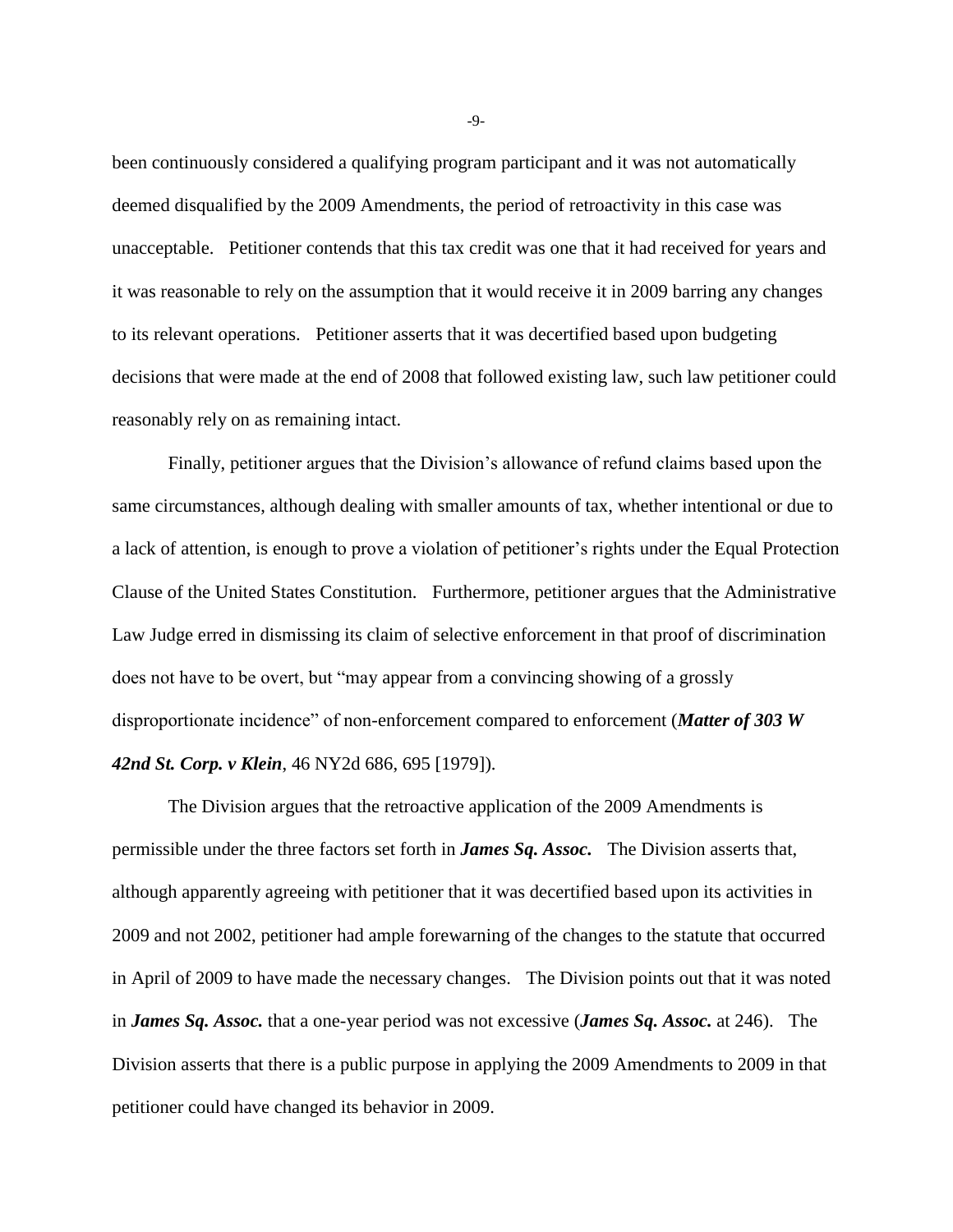Finally, the Division argues that as petitioner has not proven that there was any intent on the part of the Division to discriminate against petitioner in its application of the 2009 amendments, petitioner's equal protection argument must also fail.

#### *OPINION*

Having determined in our initial decision in this case that the application of the 2009 Amendments constituted a retroactive application of a tax statute (*Matter of Hale*), the question to be addressed herein is whether the retroactive application of the 2009 Amendments was constitutionally permissible.

It is agreed by the courts, the Administrative Law Judge and the parties, that in determining whether the retroactive application of a taxing statute violates the Due Process Clauses of the United States and New York Constitutions, the courts look to three factors: (1) "the taxpayer's forewarning of a change in the legislation and the reasonableness of . . . reliance on the old law," (2) "the length of the retroactive period," and (3) "the public purpose for the retroactive application" (*Matter of Replan Dev.* at 456; *see also James Sq. Assoc.* at 246; *Matter of Montante*, Tax Appeals Tribunal, May 2, 2019; *Matter of Luizza*, Tax Appeals Tribunal, March 29, 2016). We now turn to such an analysis in the present case, bearing in mind that while the retroactive application of statutes is looked upon with disfavor, the retroactive application of tax statutes, particularly for short periods of time, is acceptable (*James Sq. Assoc.* at 246).

#### *Forewarning of change in the law and reasonable reliance on the old law*

"This inquiry focuses on whether the taxpayer's 'reliance' has been justified under all the circumstances of the case and whether his 'expectations as to taxation [have been] unreasonably disappointed"' (*Matter of Replan Dev.* at 456 [citations omitted]). This factor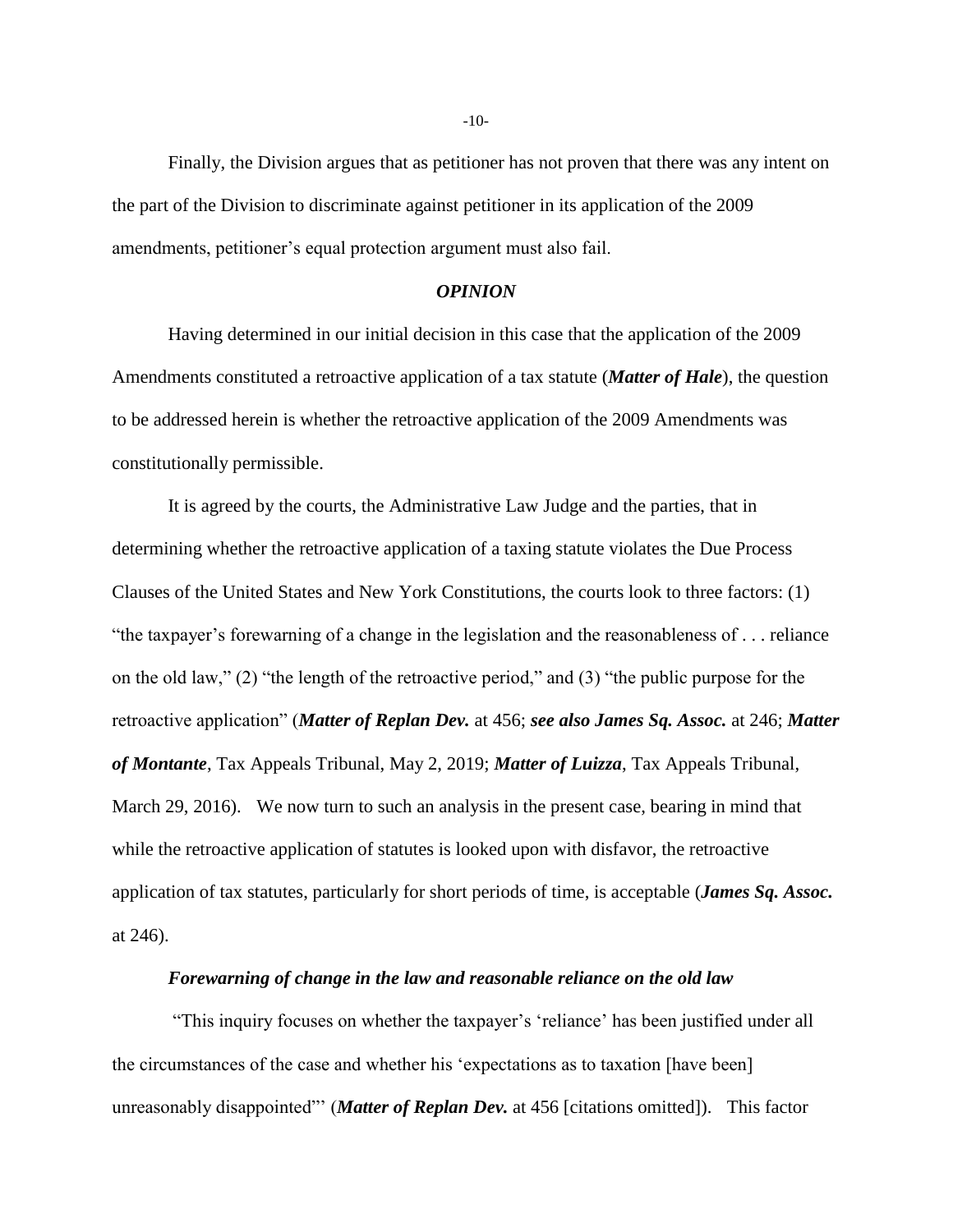protects a taxpayer who reasonably relied on the law in effect at the time an action was taken, but is not afforded the opportunity, due to lack of notice of the possible change in the law, to take any action to avoid the repercussions of the new law (*e.g. Matter of Replan Dev.* at 453 [developer could have avoided repercussions of new law by not unreasonably relying on old law in undertaking renovations of two vacant buildings]).

The Administrative Law Judge concluded that based upon this Tribunal's decisions in *Matter of Hale* and *Matter of Montante*, the forewarning and reasonable reliance factor of *Matter of Replan Dev.* should be disregarded and given no weight in the analysis of whether the retroactive application of the statute in this case was constitutionally permissible. The Administrative Law Judge based this conclusion upon her finding that like the circumstances in *Matter of Hale* and *Matter of Montante*, there did not appear to be any action that petitioner could have taken that would have avoided the revocation of their certification of eligibility under the Empire Zones program. We disagree.

In *Matter of Hale*, the revocation of the certificate of eligibility was based upon actions taken in 2001 and 2002, and in *Matter of Montante*, petitioners did not even claim that there were any actions they could have taken to have avoided revocation of the certificate of eligibility. In the present case, petitioner effectively argues that it could have avoided revocation of its certificates of eligibility in 2009 through alterations in its annual budget adopted in December of 2008, had it known that such changes would be required (Oral argument tr p 7-9, 22, 23). Indeed, the Division admits that petitioner had the ability to take actions that might have avoided the revocation of petitioner's certifications (Division's brief p 8; Oral argument tr p 16, 17). In reaching this conclusion, we are cognizant of the fact that petitioner's decertification was based upon reports it filed with DED prior to 2008, and that the statute and regulations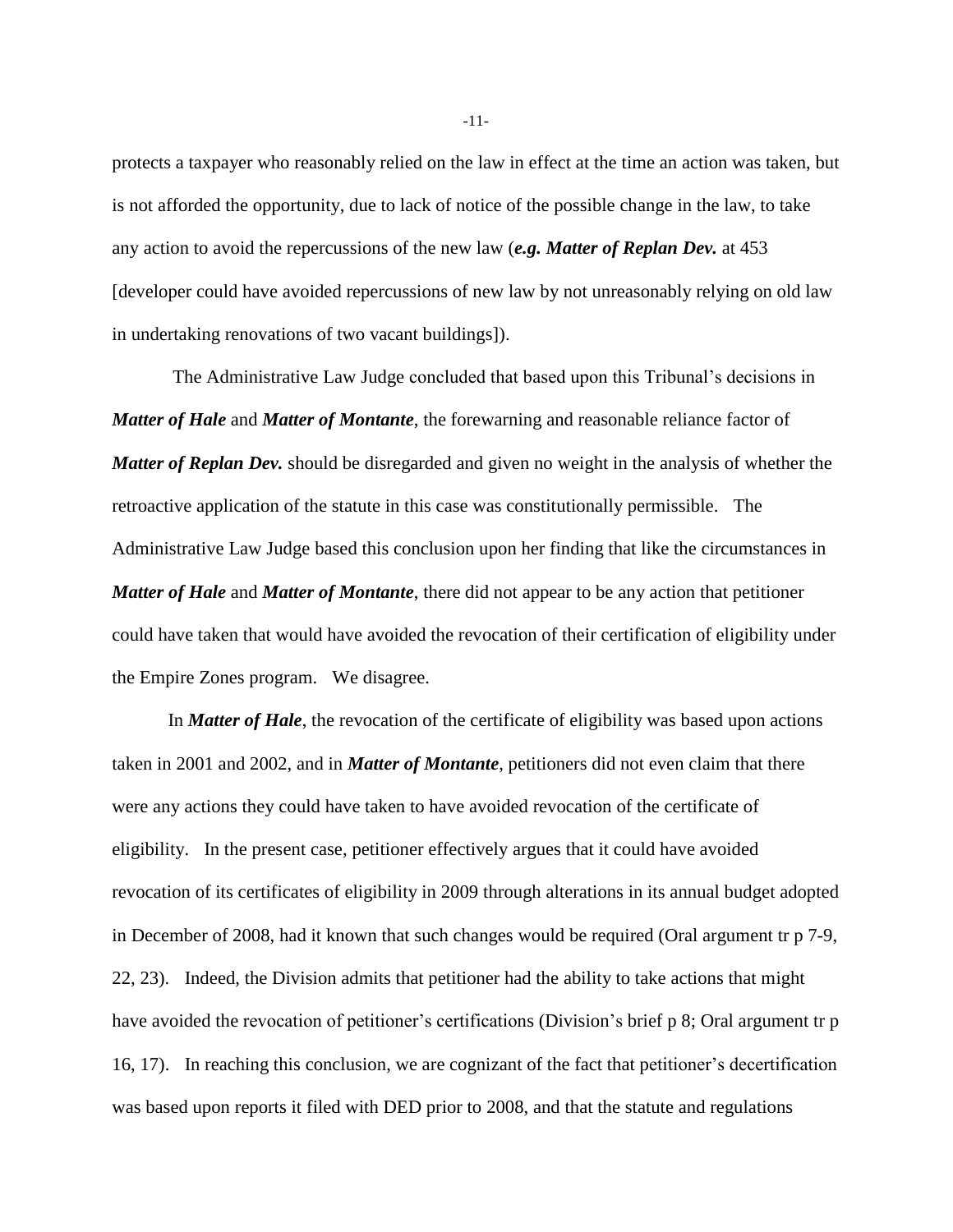governing decertification provided that decertification be based upon 2001 to 2007 reports, which is an indication that there were no actions available to petitioner in 2008 that could have avoided the revocation of its certification. However, the statute and regulation also provide that DED could consider "other economic, social and environmental factors when evaluating the costs and benefits of a project to the state and whether continued certification is warranted based upon such factors" (General Municipal Law § 959 [w]; 5 NYCRR 11.9 [c] [2]). In that petitioner could have taken action that might have prevented the revocation of its certification, we conclude that under the circumstances of this case, the forewarning and reasonable reliance factor of *Matter of Replan Dev.* should be given weight and included in our analysis.

In reviewing this factor, we turn first to what the Court of Appeals had to say in *James Sq. Assoc.*, when considering this factor in terms of the retroactive application of the 2009 Amendments to 2008:

"The 2009 Amendments were not introduced in the legislature until January 2009. Though the 2004 and 2007 reports from the Comptroller pointed out weaknesses in the Empire Zones Program, it did not spell out the new criteria on shirtchanging and 1:1 benefit-cost calculations to be implemented for existing Program participants in 2009." (*James Sq. Assoc.* at 248)

The Division's arguments that petitioner should have foreseen the changes to the Empire Zones Program are based primarily upon the same empirical evidence available to the taxpayer in *James Sq. Assoc.* Petitioner, as the taxpayer in *James Sq. Assoc.*, would not have had knowledge of the new requirements of the Empire Zones Program until January 2009, beyond the time when it could have changed its budget for the year or taken any actions to forestall the revocation of its certification. The Division has not convinced us that the analysis and conclusion in *James Sq. Assoc.* do not control here. Furthermore, as in *James Sq. Assoc.*, petitioner in this case "appeared to have conducted their business affairs in a manner consistent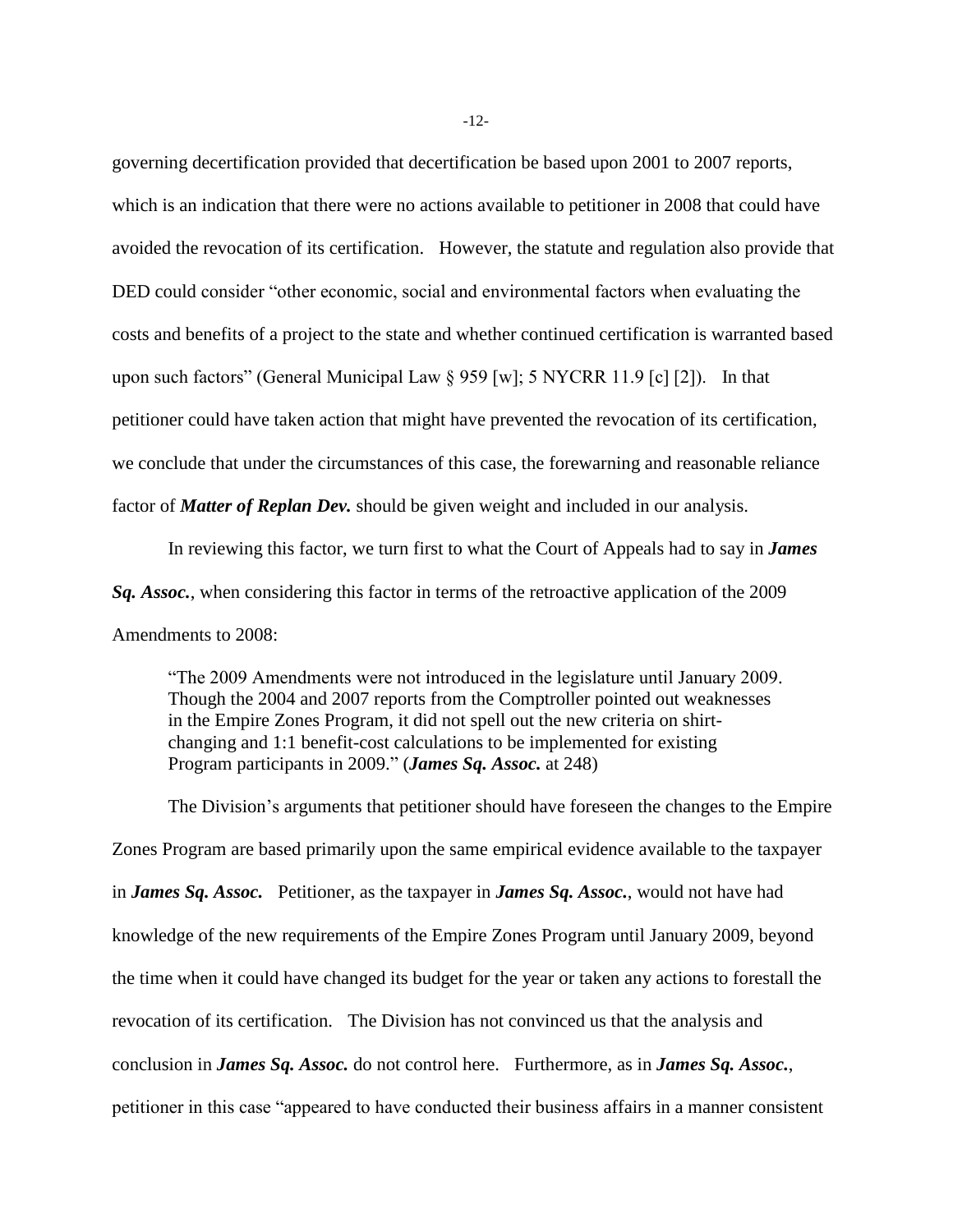with existing Program requirements in 2008, justifiably relying on the receipt of the tax benefits that were then in effect" (*id.*). Although petitioner herein did not change the conduct of its business affairs after the introduction of the legislation proposing to change the Empire Zone Program requirements in January of 2009, it is uncontested that such changes would have to have been made in December of 2008 when petitioner's budget was adopted. Accordingly, the first *Replan Dev.* factor weighs in favor of a finding that the retroactive application of the 2009 Amendments is violative of petitioner's due process rights (*see id.*).

# *Length of retroactive period*

We have previously held the retroactive period at issue herein was a period of 97 days, from the April 7, 2009 enactment of the 2009 Amendments back to January 1, 2009 (*Matter of Hale, Matter of Montante*). Petitioner asserts, however, that the retroactive period applicable under the present circumstances should run to the date of the revocation of its certification of eligibility by DED in June of 2009. Petitioner has provided no legal authority, nor do we find any logical reason, to extend the end of the retroactive period beyond the date that the 2009 Amendments were adopted (*Matter of Hale, Matter of Montante*).

The relatively short retroactive period factor weighs in favor of the constitutionality of the retroactive application of the 2009 Amendment (*[Matter of Varrington Corp. v City of N.Y.](http://www.westlaw.com/Link/Document/FullText?findType=Y&serNum=1995047646&pubNum=0000605&originatingDoc=I8fae1a35cc8811e8bc5b825c4b9add2e&refType=RP&fi=co_pp_sp_605_32&originationContext=document&vr=3.0&rs=cblt1.0&transitionType=DocumentItem&contextData=(sc.Search)#co_pp_sp_605_32)*  **Dept. of Fin.**[, 85 NY2d 28, 32 \[1995\]](http://www.westlaw.com/Link/Document/FullText?findType=Y&serNum=1995047646&pubNum=0000605&originatingDoc=I8fae1a35cc8811e8bc5b825c4b9add2e&refType=RP&fi=co_pp_sp_605_32&originationContext=document&vr=3.0&rs=cblt1.0&transitionType=DocumentItem&contextData=(sc.Search)#co_pp_sp_605_32) [citations omitted] [emphasis added] ["Retroactive tax legislation may be treated as valid, unless it reaches *so far into the past* . . . as to constitute a deprivation of property without due process"]). The 97-day retroactive period at issue in this case cannot be held to reach "so far into the past" that it would render this retroactive application of a statute a violation of petitioners' due process rights (*Matter of Hale, Matter of Montante*).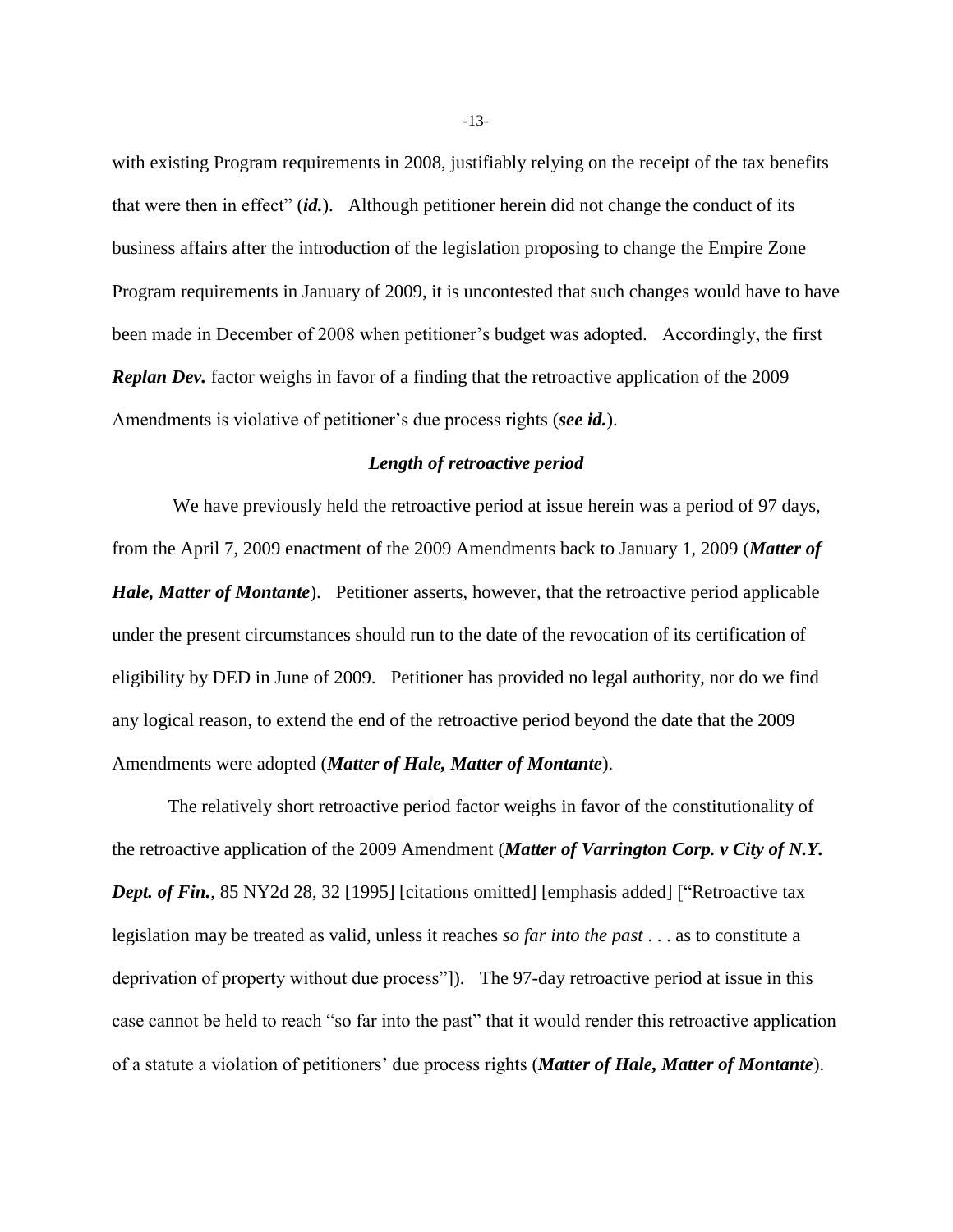#### *Public purpose for the retroactive application*

We again find, as we did in *Matter of Hale and Matter of Montante*, that the public purpose for the retroactivity of the statute is controlled by *James Sq. Assoc.* The court in *James Sq. Assoc.* found that the legislative purposes in adopting the 2009 Amendments were to "stem abuses in the Empire Zones Program (increasing the benefits to the public relative to the cost of the credits) and to increase tax receipts" (*James Sq. Assoc.* at 250). As noted by the Court:

"retroactively denying tax credits to plaintiffs did nothing to spur investment, to create jobs, or to prevent prior shirt-changing. The retroactive application of the 2009 Amendments simply punished the Program participants more harshly for behavior that already occurred and that they could not alter" (*James Sq. Assoc.* at 250).

The Division contends that the application of the 2009 Amendments to the 2009 tax year, as opposed to the 2008 tax year at issue in *James Sq. Assoc.*, distinguishes the facts of this case from the holding in *James Sq. Assoc.* that there was no valid public purpose in the retroactive application of the 2009 Amendments. However, the Division fails to explain why this is a distinction with a difference. As previously discussed, petitioner could not alter its behavior after December 2008, meaning that retroactive application of the 2009 Amendments to January 1, 2009 "simply punished Program participants more harshly for behavior that already occurred and that they could not alter" (*id.*) In short, we find no reason here to depart from our previous holdings that the public purpose factor of *Replan Dev.* weighs in favor of a finding that the retroactive application of the 2009 Amendments is violative of petitioner's due process rights.

## *Factor analysis*

In summation, we have found that: (1) the forewarning and reasonable reliance factor of the *Matter of Replan Dev.* analysis supports a finding that the retroactive application of the 2009 Amendments was violative of petitioner's due process rights; (2) the length of the retroactive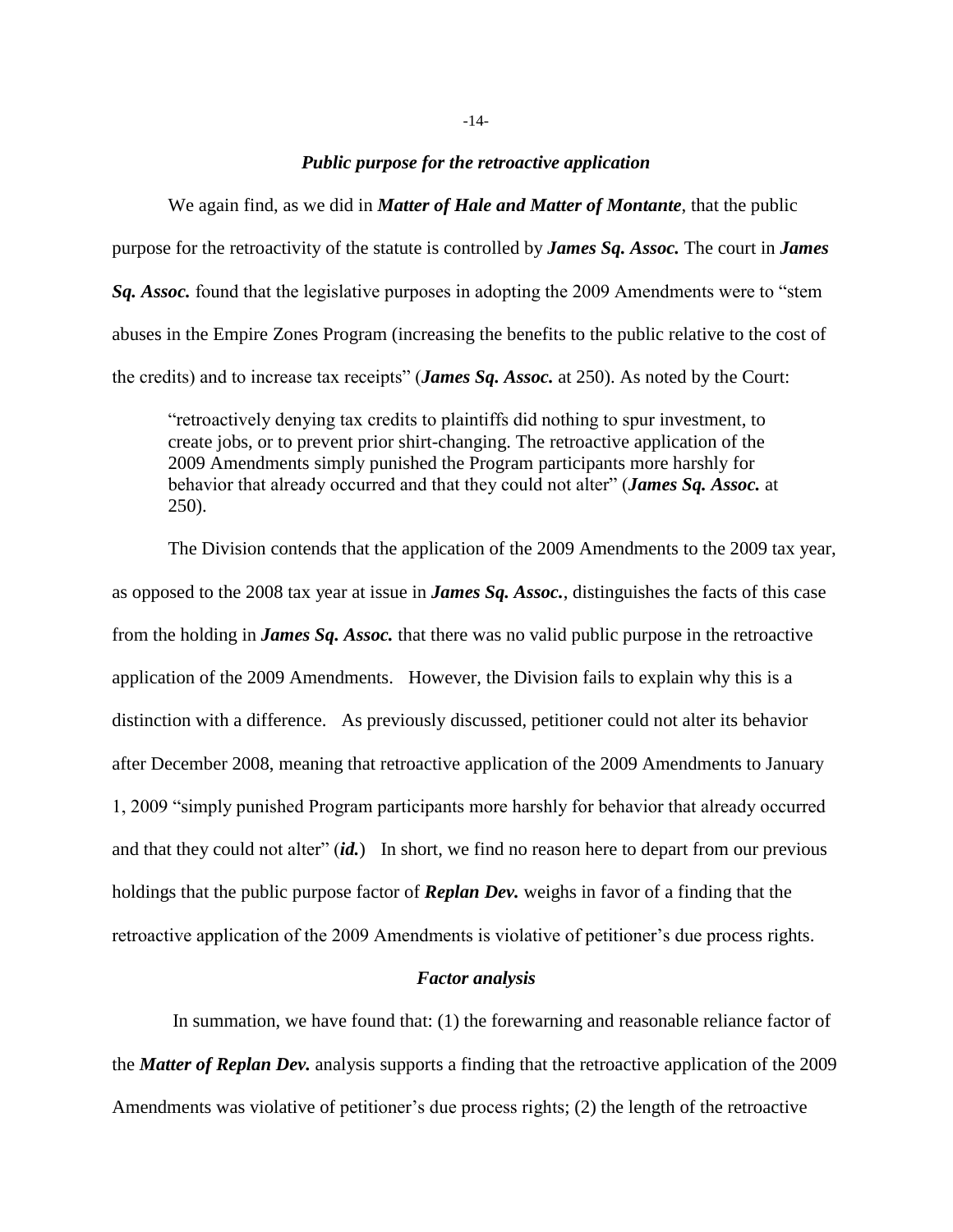period factor of the *Matter of Replan Dev.* analysis supports a finding that the retroactive application of the 2009 Amendments was constitutional; and (3) the public purpose factor of the *Matter of Replan Dev.* analysis supports a finding that the retroactive application of the 2009 Amendments was violative of petitioners' due process rights.

In weighing the competing factors, we need to consider that the *Matter of Replan Dev.* analysis is simply a method of determining whether the retroactive application of the 2009 Amendments is "so harsh and oppressive as to transgress constitutional limitation" (*[Welch v](http://www.westlaw.com/Link/Document/FullText?findType=Y&serNum=1938121810&pubNum=0000780&originatingDoc=I8fae1a35cc8811e8bc5b825c4b9add2e&refType=RP&fi=co_pp_sp_780_147&originationContext=document&vr=3.0&rs=cblt1.0&transitionType=DocumentItem&contextData=(sc.Search)#co_pp_sp_780_147)  Henry*[, 305 US 134, 147 \[1938\]](http://www.westlaw.com/Link/Document/FullText?findType=Y&serNum=1938121810&pubNum=0000780&originatingDoc=I8fae1a35cc8811e8bc5b825c4b9add2e&refType=RP&fi=co_pp_sp_780_147&originationContext=document&vr=3.0&rs=cblt1.0&transitionType=DocumentItem&contextData=(sc.Search)#co_pp_sp_780_147), *reh denied* [305 US 675 \[1938\]](http://www.westlaw.com/Link/Document/FullText?findType=Y&serNum=1938201717&pubNum=0000780&originatingDoc=I8fae1a35cc8811e8bc5b825c4b9add2e&refType=RP&originationContext=document&vr=3.0&rs=cblt1.0&transitionType=DocumentItem&contextData=(sc.Search))). It is also true that courts have been far less likely to invalidate the retroactive imposition of a taxing statute when it involves the changing of a tax rate, or an exemption or credit than they are when the issue is the imposition of a new tax (*see United States v Darusmont*[, 449 US 292, 298-300 \[1981\]](http://www.westlaw.com/Link/Document/FullText?findType=Y&serNum=1981101853&pubNum=0000780&originatingDoc=I8fae1a35cc8811e8bc5b825c4b9add2e&refType=RP&fi=co_pp_sp_780_298&originationContext=document&vr=3.0&rs=cblt1.0&transitionType=DocumentItem&contextData=(sc.Search)#co_pp_sp_780_298); *[Fein v United States](http://www.westlaw.com/Link/Document/FullText?findType=Y&serNum=1984116692&pubNum=0000350&originatingDoc=I8fae1a35cc8811e8bc5b825c4b9add2e&refType=RP&fi=co_pp_sp_350_1212&originationContext=document&vr=3.0&rs=cblt1.0&transitionType=DocumentItem&contextData=(sc.Search)#co_pp_sp_350_1212)*, [730 F2d 1211, 1212-1214](http://www.westlaw.com/Link/Document/FullText?findType=Y&serNum=1984116692&pubNum=0000350&originatingDoc=I8fae1a35cc8811e8bc5b825c4b9add2e&refType=RP&fi=co_pp_sp_350_1212&originationContext=document&vr=3.0&rs=cblt1.0&transitionType=DocumentItem&contextData=(sc.Search)#co_pp_sp_350_1212) [8th Cir 1984], *cert denied* [469 US 858 \[1984\]](http://www.westlaw.com/Link/Document/FullText?findType=Y&serNum=1984239328&pubNum=0000780&originatingDoc=I8fae1a35cc8811e8bc5b825c4b9add2e&refType=RP&originationContext=document&vr=3.0&rs=cblt1.0&transitionType=DocumentItem&contextData=(sc.Search)); *[Honeywell, Inc. v](http://www.westlaw.com/Link/Document/FullText?findType=Y&serNum=1992148692&pubNum=0000350&originatingDoc=I8fae1a35cc8811e8bc5b825c4b9add2e&refType=RP&fi=co_pp_sp_350_642&originationContext=document&vr=3.0&rs=cblt1.0&transitionType=DocumentItem&contextData=(sc.Search)#co_pp_sp_350_642)  United States*[, 973 F2d 638, 642-643](http://www.westlaw.com/Link/Document/FullText?findType=Y&serNum=1992148692&pubNum=0000350&originatingDoc=I8fae1a35cc8811e8bc5b825c4b9add2e&refType=RP&fi=co_pp_sp_350_642&originationContext=document&vr=3.0&rs=cblt1.0&transitionType=DocumentItem&contextData=(sc.Search)#co_pp_sp_350_642) [8th Cir 1992], quoting *Fein v United States* at 1213). In the instant case, we are dealing with the elimination of a tax credit rather than a new tax (*Honeywell, Inc.* at 642-43 ["This kind of tinkering, though certainly annoying to taxpayers and their advisers, is a regular feature of the tax-law landscape . . . . The change of which plaintiff complains here is, we think, closer in kind and in effect to a mere increase in the tax rate than to the enactment of a wholly new tax"]). Furthermore, we note that "tax legislation that is retroactive to the beginning of the year of enactment has routinely been upheld against due process challenges" (Erika K. Lunder, Robert Meltz, and Kenneth R. Thomas, *Constitutionality of Retroactive Tax Legislation*, Congressional Research Service, Oct. 25, 2012 at 2]; *see also James Sq. Assoc.* at 249 [in finding a retroactive period of 16 to 32 months excessive, the court noted "one year of retroactivity is not considered excessive according to *Replan* . . . ."]).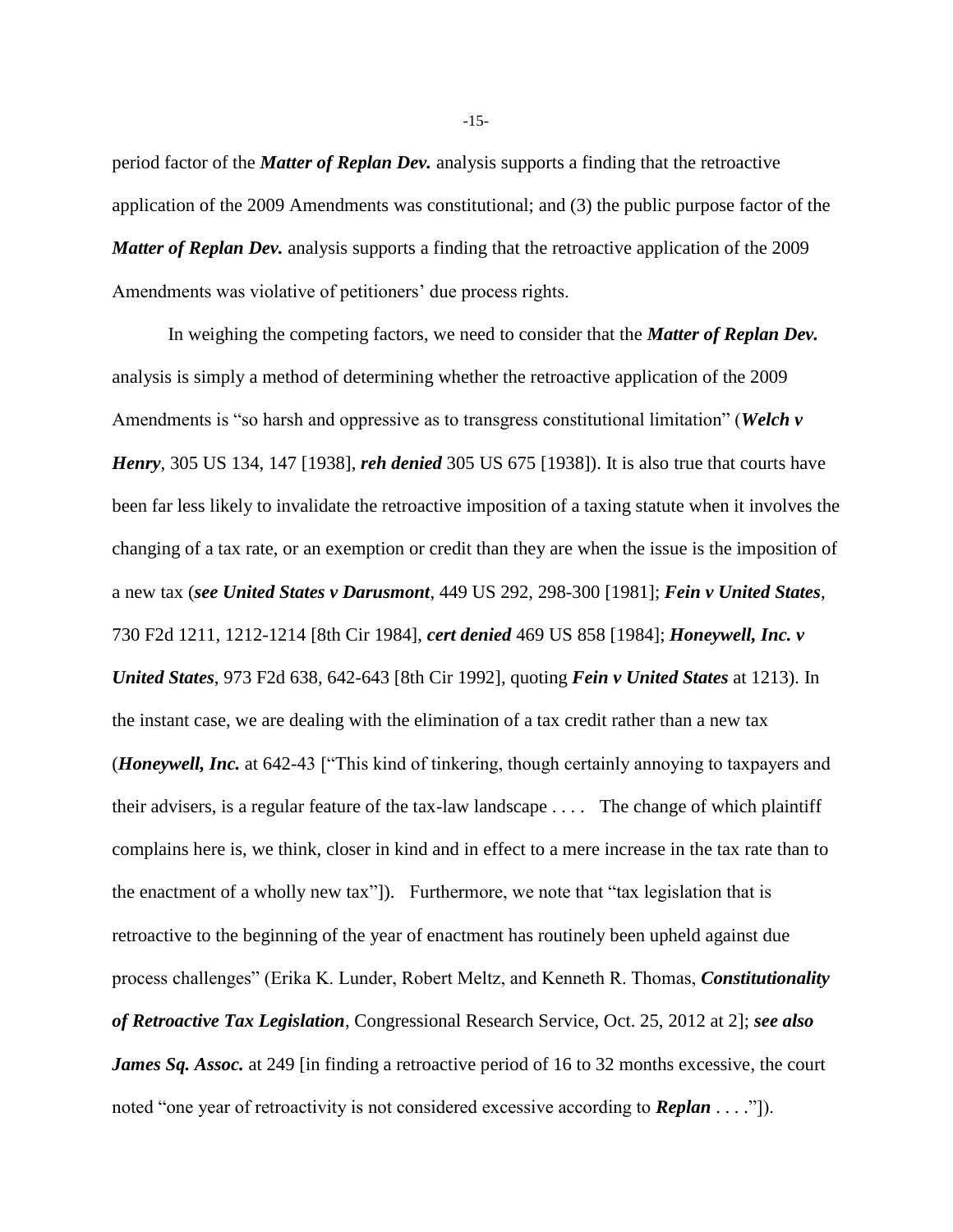However, even after taking into account all of those considerations, it is difficult to see how the application of the 2009 Amendments to the 2009 tax year under the circumstances of this case is substantively different *than* the application of those same amendments to the 2008 tax year in *James Sq. Assoc.* Once it is determined that petitioner could not take any action that would have forestalled the revocation of its certification of eligibility by DED after December of 2008, there are no distinguishing facts between the decisions that would give rise to different conclusions.

Furthermore, while it is unusual to find a retroactive application of a tax statute held violative of a taxpayer's due process rights when the period of retroactivity is less than a year, it is not unheard of. In *Chrysler Properties, Inc. v Morris* (23 NY2d 515 [1969]), the Court of Appeals has found a retroactive application of a statute to be unconstitutional when the period of retroactivity was barely over a month. In that case, the State Tax Commission ordered that a taxpayer be given a refund of mortgage recording tax previously paid to New York City. As of the March 20, 1967 date of the order, the City of New York had no statutory right to obtain judicial review of State Tax Commission decisions. That right was granted by an amendment to the Tax Law that took effect on April 24, 1967, which was made retroactive to State Tax Commission decisions issued after January 1, 1967. The Court of Appeals found that after balancing the various factors, absent a showing of a public purpose to be served by the retroactive application, such application was unconstitutional despite the short period of retroactivity (*Chrysler Properties, Inc. v Morris* at 522).

Accordingly, we conclude "the taxpayer's forewarning of a change in the legislation and the reasonableness of . . . reliance on the old law," and the lack of a "public purpose for the retroactive application" outweigh the short "length of the retroactive period," and, under the

-16-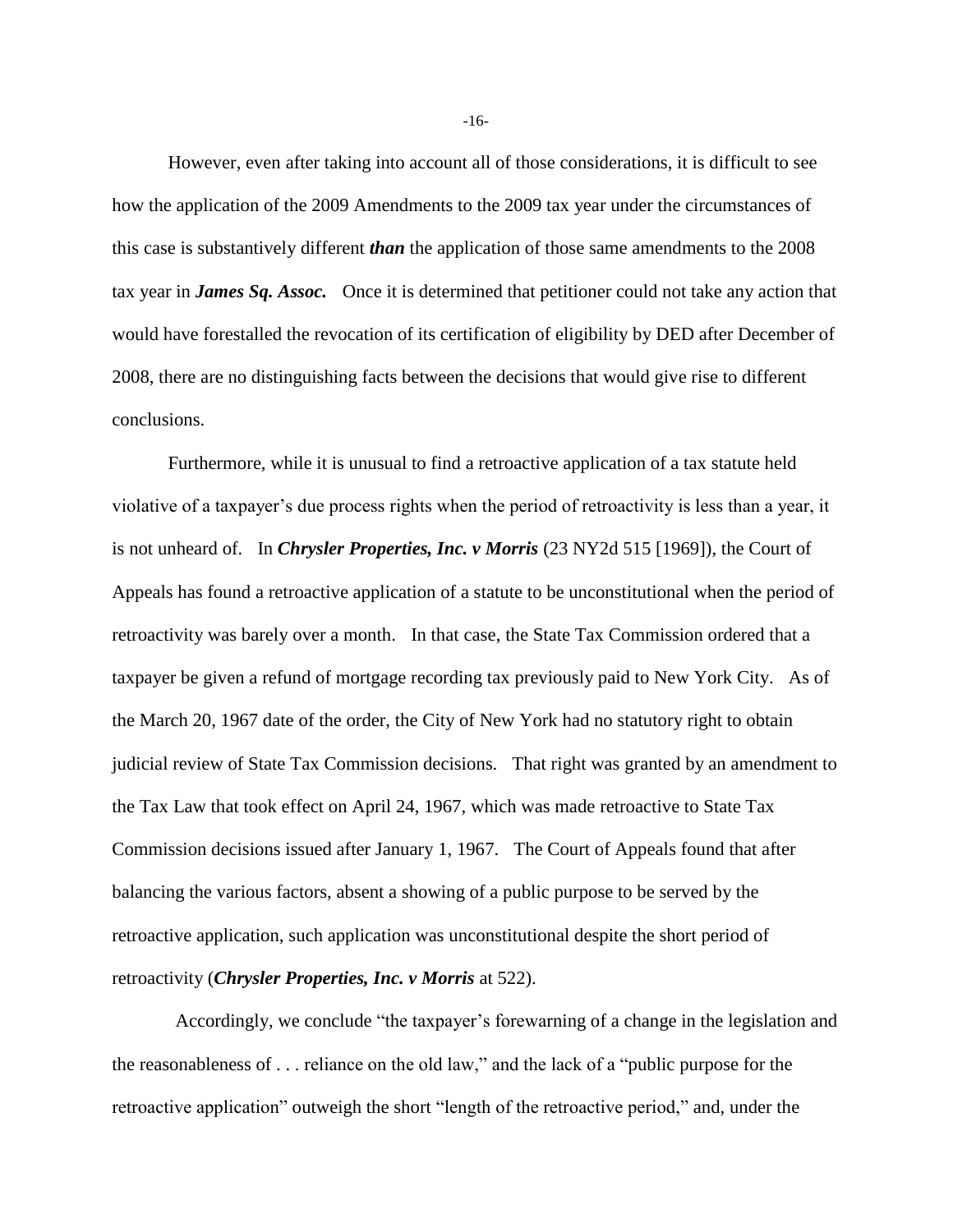circumstances of this case, hereby hold that the retroactive application of the 2009 Amendments violates petitioner's due process rights (*Matter of Replan Dev.* at 456).

Finally, although it is not necessary to address the selective enforcement issue, as we have found in petitioner's favor on the retroactivity issue, we note for the record that petitioner has failed to meet its burden of proof regarding the discriminatory enforcement issue. We agree with the Administrative Law Judge that petitioner needs to prove selectivity of enforcement and that the selectivity arose from "an intentional invidious plan of discrimination on the part of the Division" (*Matter of Goetz Energy Corp.*, Tax Appeals Tribunal, November 18, 1999, quoting *Matter of Petro Enters.*, Tax Appeals Tribunal, September 19, 1991). There is no finding of fact, nor has petitioner requested a finding of fact on exception, that refunds were not denied for all businesses whose certificates of eligibility were revoked by DED under the 2009 Amendments. It would be difficult to make any such finding, as the record contains only general testimony that other taxpayers may have received refunds, with no clear reasons as to why such refunds may have been granted (Hearing tr p 445-45, 70-71,73). Even assuming this testimony proved selective enforcement, it does not prove any intentional discrimination on the part of the Division. Finally, petitioner urges that it need only show "grossly disproportionate incidence of nonenforcement" to prove discriminatory intent on the part of the Division (*Matter of 303 West 42nd St. Corp. v Klein*). Based on the record in front of us, petitioner has not shown any disproportionate incidence of nonenforcement. Accordingly, petitioner has failed to meet its burden of proof on the selective enforcement issue.

Accordingly, it is ORDERED, ADJUDGED and DECREED that:

1. The exception of NRG Energy, Inc. is granted;

2. The determination on remand of the Administrative Law Judge is reversed;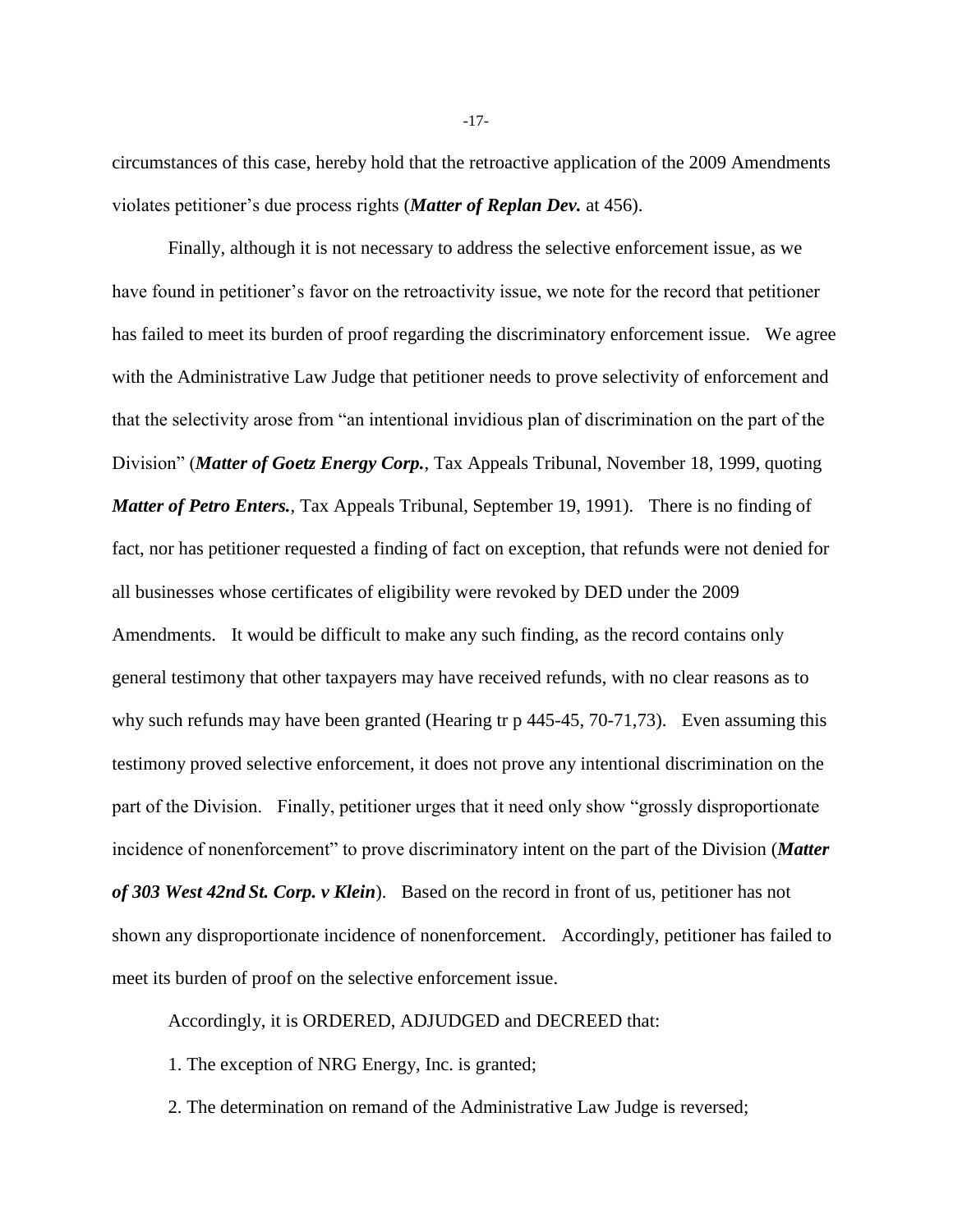- 3. The petition of NRG Energy, Inc. is granted; and
- 4. The refund disallowance is canceled.